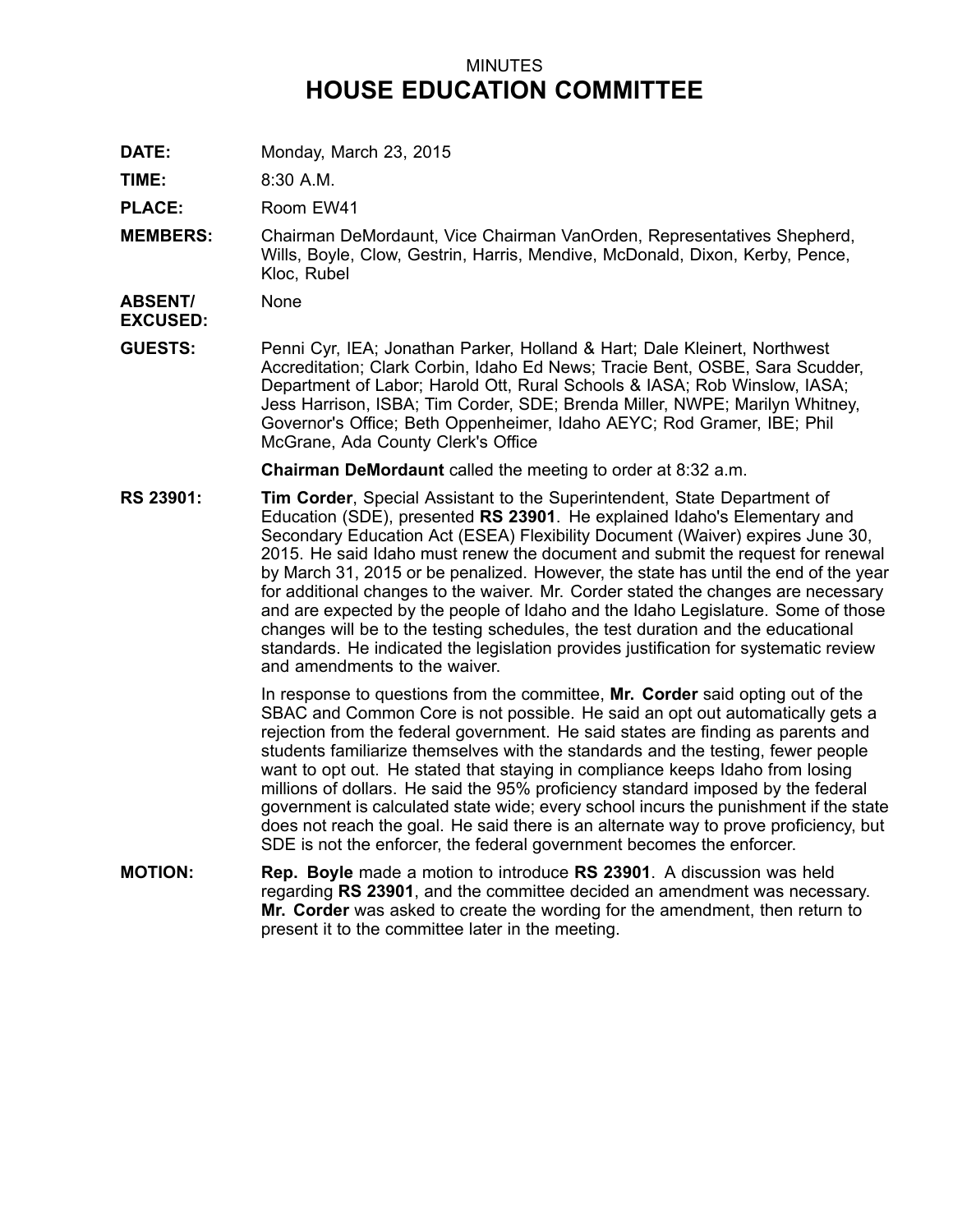**RS 23571: Rep. McDonald** introduced **RS 23571**, proposing legislation for <sup>a</sup> voluntary and limited kindergarten preparedness program which will be aligned with Common Core standards. He said **RS 23571** will establish <sup>a</sup> three-year pilot program with the criteria being set by SDE and parents making application for student enrollment. He indicated gathering data on 4-year old children will be beneficial in setting the criteria for any state administered early childhood learning program. He also said it will cost \$4,800 per student and the curriculum will be developed in local school districts. The parents will play an integral part and the program is open to everyone regardless of income.

> **Rep. Perry,** Co-sponsor, said the proposed legislation is innovative; it is <sup>a</sup> proactive side of policy instead of reactive. She said if the state invests in early childhood the dividends will be less remediation at higher levels of education and <sup>a</sup> more successful "go on" rate. She indicated the parental involvement model, currently present in private schools, is duplicated in the pre-K pilot program. She stated changing 3rd Grade reading scores starts by strengthening those students below 2nd Grade.

**MOTION: Rep. Kloc** made <sup>a</sup> motion to introduce **RS 23571.**

A discussion was held regarding the cost for implementation of pre-K pilot programs to the state, full-time kindergarten as <sup>a</sup> better option, the current pre-K data sufficient to support implementation without <sup>a</sup> pilot program and how children are chosen to attend pre-K pilot programs.

## **VOTE ON MOTION: Chairman Demordaunt** called for a vote on the motion to introduce **RS 23571. Motion carried by voice vote.**

- **RS 23901: Mr. Corder** was called upon to clarify the amendment to **RS 23901**. He said the amendment is to strike the word "minimum" on Page 30, and to insert:..state adopted core standards that are college and career ready...
- **MOTION: Rep. Boyle** revised her motion to introduce **RS 23901** and included the amendment to strike the word "minimum" on Page 30, and to insert:..state adopted core standards that are college and career ready... **Motion carried by voice vote.**
- **S 1071aa: Senator Patrick** introduced **S 1071aa** and said the legislation is to encourage better citizens. He stated Oklahoma and Arizona have similar statutes in place. He said the students can miss 40 questions on the test and still be qualified to graduate high school.

**Penni Cyr**, President, Idaho Education Association (IEA), testified **in opposition** to **S 1071aa** stating the purposed civics test is <sup>a</sup> "high stakes" test. She said IEA members know the importance of preparing students for college and the workplace, equally valuing well-educated citizens. However, the exponential growth of high-stakes tests in Idaho's schools, is having <sup>a</sup> detrimental impact on the quantity, as well as the quality, of instruction. She said additional pressure is being put on teachers, which in turn compels teachers to "teach to the test."

**Jonathan Parker**, Holland & Hart, representing the Joe Foss Foundation, spoke **in support** of **S 1071aa**. He said the foundation was established with the purpose of educating youth on the importance of America's unique freedoms and to inspire them to public service. He showed <sup>a</sup> video clip of college students failing to answer simple citizenship queries. He quoted Thomas Jefferson who said "if <sup>a</sup> nation expects to be ignorant and free, in <sup>a</sup> state of civilization, it expects what never was and never will be."

**MOTION: Rep. Rubel,** Co-sponsor, stated American college students knowledge base in civics, as opposed to pop culture, is almost nonexistent. She made <sup>a</sup> motion to send **S 1071aa** to the floor with a **DO PASS** recommendation.